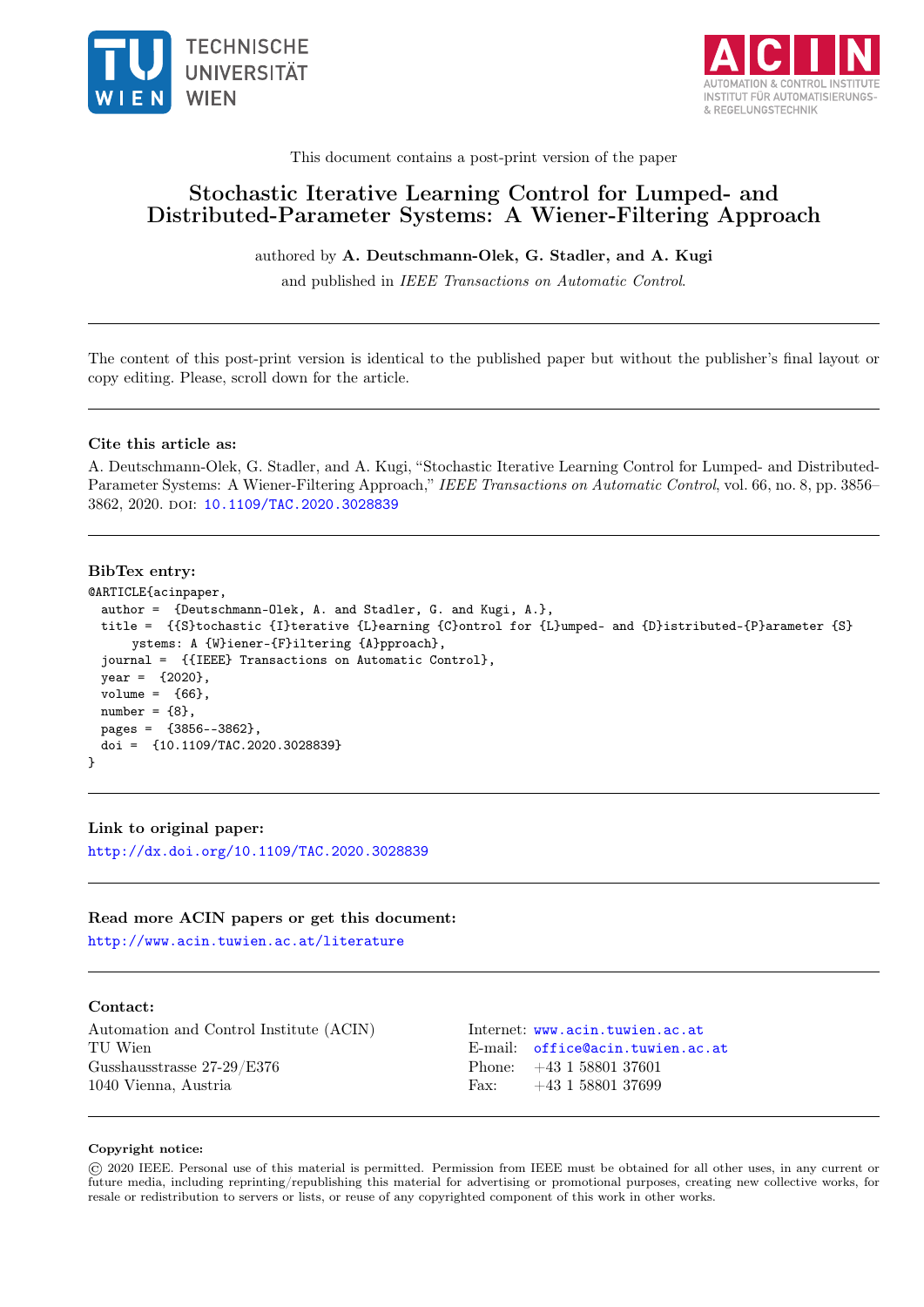

# Stochastic Iterative Learning Control for Lumped- and Distributed-Parameter Systems: A Wiener-Filtering Approach

Andreas Deutschmann-Olek, Georg Stadler, Andreas Kugi

*Abstract*—This paper presents a stochastically optimal iterative learning control (ILC) approach by designing a general integral learning operator which minimizes the expected mean-squares output error. The proposed learning law generalizes existing optimal PD-type learning laws and the resulting optimal learning operator turns out to be the solution of the non-causal Wiener-Hopf equation. The proposed solution can be interpreted as a systematic dual to traditional norm-optimal ILC schemes with superior asymptotic properties under stochastic perturbations. While the fully optimal solution is inherently iteration-varying, a simpler sub-optimal learning operator with less computational effort is introduced. Moreover, a numerically very efficient strategy based on the fast Fourier transform (FFT) is presented to obtain numerical solutions of the learning operator. By avoiding the need of spectral factorizations or solutions to Riccati equations, this approach is directly applicable to a certain class of distributed-parameter systems. Finally, the Wiener-filter-based ILC algorithm is demonstrated on finite- and infinite-dimensional example problems.

*Index Terms*—Iterative learning control, distributed-parameter systems, non-causal Wiener-filter.

#### I. INTRODUCTION

All types of ILC algorithms try to perform some kind of approximate inversion of the input-output behaviour of the system. Since this inversion has to be performed online based on measurements, it is inherently constrained by the presence of stochastic quantities such as process disturbances and measurement noise. The systematic treatment of iterative learning within a stochastic framework has received some attention from the scientific community, with most contributions being reviewed in [1]. Within such a stochastic framework, the usual approach is to find optimal solutions in a minimum meansquare-error (MMSE) sense. The majority of these contributions utilize some kind of P-type or D-type learning scheme with stochastically optimal learning gains most notably due to Saab (e.g., [2], [3], [4], [5]). All these contributions focus on a minimum level of model knowledge and are particularly well-suited for poorly known systems. In contrast, the desire to improve the convergence speed has led to the development of model-based (or inversion-based) ILC methods such as [6] which systematically exploit knowledge of the system in the form of a model. In particular, different versions of normoptimal ILC schemes have been thoroughly studied in recent

A. Deutschmann and A. Kugi are with the Automation and Control Institute, TU Wien, Vienna

G. Stadler and A. Kugi are with the Christian Doppler Laboratory for Model-Based Process Control in the Steel Industry, TU Wien, Vienna.

years by using the framework of so-called lifted systems (e.g., [7], [8]) in a discrete-time setting, in a general Hilbert space setting [9], [10], or by using frequency-domain methods [11]. While offering superior convergence properties [8], the effects of measurement noise or process disturbances are usually not explicitly treated or only seen as a side issue in these contributions, with the exception of [12] using pre-filtered variants of inversion-based ILC for SISO plants.

Recently, the control of distributed-parameter systems (DPSs) has become increasingly relevant not only in control theory [13], [14], [15] but also in applications such as largescale manipulators (e.g., [16]), flexible structures and adaptive optics [17], chemical reactors [18] or pulse shaping in laser applications [19], [20], just to name a few. The existing literature on ILC for DPSs relies either on model-free ILC versions like D-type and PD-type ILC (e.g., [21], [22], [19]), or on non-constructive concepts as shown in [23]. Applications of model-based ILC schemes for DPSs are rather scarce and typically employ the classical early-lumping approach, where the full system dynamics is approximated by a finitedimensional model first and the ILC design is then performed for the resulting system of ordinary differential equations (ODEs), e.g., as in [17]. This has the advantage that the wellestablished control theory of finite-dimensional systems can be applied but usually leads to high-dimensional system representations to keep the approximation accuracy at a sufficient level, particularly for weakly damped or purely dispersive dynamics [20]. Considering the full system structure during the design process by employing a late-lumping approach is clearly beneficial, as long as the computational effort of the resulting learning law is kept at a reasonable level.

Drawing from these directions, we systematically investigate MMSE-optimal solutions to the iterative learning problem in a stochastic setting applicable to lumped- and distributedparameter systems. Following this idea ultimately leads to non-causal Wiener-filters introduced in [24] for the SISO case that are commonly used in image processing and image restoration, see, e.g., [25], or deconvolution applications as in [26]. The resulting learning law is a generalization of existing stochastically optimal P-type and D-type laws [4], [2], [27] and can be interpreted as a systematic dual to traditional normoptimal ILC designs that shares their convergence properties but achieves superior asymptotic behaviour under stochastic perturbations. Although Wiener-filtering methods are applicable to general linear systems, we restrict ourselves to timeinvariant systems for simplicity. Since the resulting non-causal

Post-print version of the article: A. Deutschmann-Olek, G. Stadler, and A. Kugi, "Stochastic Iterative Learning Control for Lumped- and Distributed-Parameter Systems: A Wiener-Filtering Approach," IEEE Transactions on Automatic Control, vol. 66, no. 8, pp. 3856–3862, 2020. doi: [10.1109/TAC.2020.3028839](https://doi.org/10.1109/TAC.2020.3028839)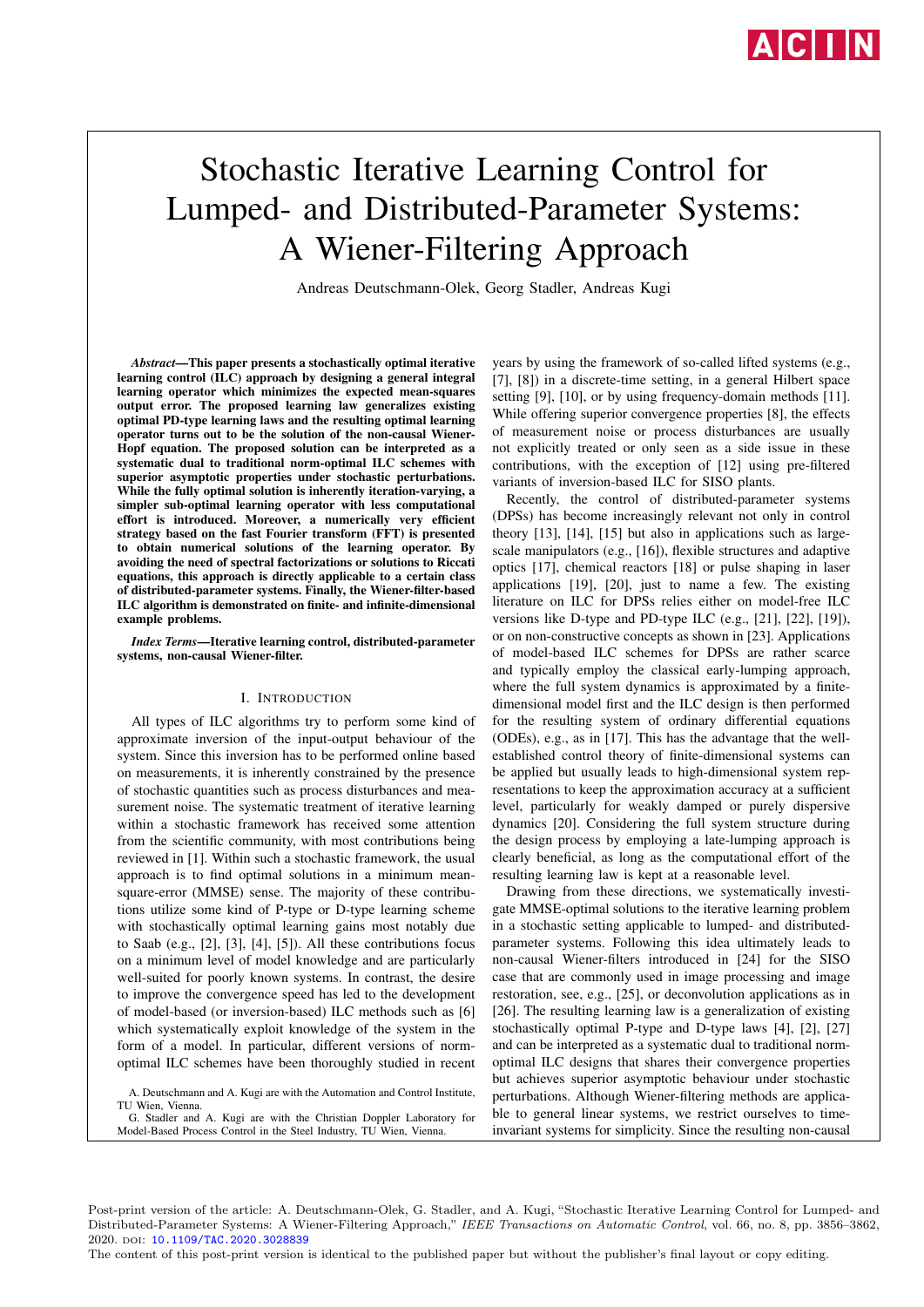

Wiener-Hopf equation can be easily solved regardless of the distributed nature of the system in this case, the proposed learning law directly extends to DPSs in a late-lumping sense.

The structure of this paper is as follows: after the problem setting is stated in Section II, a stochastical MMSE optimal learning operator is derived in Section III. The resulting Wiener-filter-based learning operator requires knowledge of the stochastic properties of the input error, which can either be calculated to yield the fully optimal result or roughly estimated by a-priori knowledge to achieve a sub-optimal result. Both approaches are analyzed in Section IV and a simple and efficient numerical solution procedure is presented in Section V. The resulting algorithms are finally evaluated in simulation scenarios for finite- and infinite-dimensional systems in Section VI.

## *Nomenclature*

In the following, we will make use of the bilateral Laplace transform

$$
f(s) = \mathcal{B}\left\{f(t)\right\} = \int_{-\infty}^{\infty} f(t) \exp(-st) \mathrm{d}t \tag{1}
$$

for all  $s$  inside the region of convergence (ROC). If the imaginary axis is included in the ROC, the bilateral Laplace transform is linked to the Fourier transform by  $f(s)|_{s=i\omega}$  =  $\mathcal{F}\{f(t)\}\$ . For two vector-valued stochastic signals  $\mathbf{a}^k(t)$  and  $\mathbf{b}^{l}(t)$  with the iteration indices k and l, their cross-correlation function is given by  $\mathbf{R}_{a^kb^l}(\tau) = \mathbb{E}\big\{\mathbf{a}^k(t+\tau)(\mathbf{b}^l(t))^{\mathrm{T}}\big\}$ where  $E\{\cdot\}$  denotes the expectation operator. The corresponding power spectral density (PSD) reads as  $S_{a^kb^l}(s) =$  $\mathcal{B}\left\{\mathbf{R}_{a^kb^l}(\tau)\right\}$ . In case  $k = l$ , the common index is written as superscript, i.e.,  $\mathbf{R}_{ab}^k(\tau) = \mathbf{R}_{a^k b^k}(\tau)$  and  $\mathbf{S}_{ab}^k(s) = \mathbf{S}_{a^k b^k}(s)$ .

## II. PROBLEM STATEMENT

Within an ILC framework, we consider a class of  $L^2$ -stable continuous-time linear systems, whose k-th iteration can be formally described by the input-output relation

$$
\mathbf{y}^{k}(t) = \mathcal{G}\mathbf{u}^{k}(t) + \mathbf{w}^{k}(t)
$$
 (2)

with the system operator  $\mathcal{G}: L^2(\mathbb{R}; \mathbb{R}^l) \to L^2(\mathbb{R}; \mathbb{R}^m)$ , the input  $\mathbf{u}^{k}(t) \in \mathbb{R}^{l}$ , and the output  $\mathbf{y}k^{t}(t) \in \mathbb{R}^{m}$  whereby  $t \in \mathbb{R}$ . The system description (2) in particular includes infinitedimensional dynamics exhibited by distributed-parameter systems (DPSs) with finite-dimensional input and output quantities, which is the case in most practically relevant systems. The ideal behavior of the plant  $G$  is perturbed by the exogenous disturbance  $\mathbf{w}^k(t) \in \mathbb{R}^m$  which is assumed to be a zeromean wide-sense stationary (WSS) stochastic process. In the time-invariant case, the system operator  $\mathcal{G}: L^2(\mathbb{R}; \mathbb{R}^l) \to$  $L^2(\mathbb{R}; \mathbb{R}^m)$  can be written as

$$
\mathbf{G}\mathbf{u}(t) = \int_{-\infty}^{\infty} \mathbf{G}(t-\tau)\mathbf{u}(\tau) d\tau
$$
 (3)

with the corresponding impulse response matrix  $G(t)$ .

Remark 1. *Frequency-domain methods at least tacitly assume an infinite-time horizon which can be truncated suitably, see [6], [28], while retaining stability assertions.*

For a given desired output trajectory  $y^d(t) \in L_2(\mathbb{R}; \mathbb{R}^m)$ , which is the solution of the unperturbed system  $y^d(t)$  =  $\mathbf{G}_{u} \mathbf{u}^{d}(t)$  with the unknown desired input  $\mathbf{u}^{d}(t)$ , we want to iteratively track this desired output trajectory by means of a general linear learning law of the form

$$
\mathbf{u}^{k+1}(t) = \mathbf{u}^k(t) + \mathcal{L}^k \eta^k(t)
$$
 (4a)

with the output error  $\mathbf{\eta}^k(t) = \mathbf{y}^d(t) - \mathbf{y}^k(t)$  for the iteration k. The corresponding linear learning operator  $\mathcal{L}^k$ :  $L^2(\mathbb{R}; \mathbb{R}^m) \to L^2(\mathbb{R}; \mathbb{R}^l)$  is given by

$$
\mathcal{L}^k \boldsymbol{\eta}^k(t) = \int_{-\infty}^{\infty} \mathbf{L}^k(t-\tau) \boldsymbol{\eta}^k(\tau) d\tau
$$
 (4b)

with the learning kernel  $L^k(t)$ . Thus, our goal is to find an optimal learning operator such that the system output asymptotically converges to the desired output, i.e.,  $y^k(t) \rightarrow y^d(t)$ . Since the system output is a stochastic quantity, we aim at doing this in a stochastically optimal way, i.e.  $\mathbf{u}^{k+1}(t)$  should be determined such that it minimizes the expected value of the mean-square output error  $E\left\{(\boldsymbol{\eta}^{k+1}(t))^{\mathrm{T}}\boldsymbol{\eta}^{k+1}(t)\right\}$ .

#### III. A WIENER-FILTERING APPROACH

In view of (2) and the unperturbed system, the output error of the iteration  $k$  is given by

$$
\boldsymbol{\eta}^k(t) = \mathcal{G}\boldsymbol{\nu}^k(t) - \mathbf{w}^k(t) \tag{5}
$$

using the input error  $v^k(t) = \mathbf{u}^d(t) - \mathbf{u}^k(t)$ . Due to the learning law (4), the evolution of the input error is described by

$$
\boldsymbol{\nu}^{k+1}(t) = \boldsymbol{\nu}^k(t) - \boldsymbol{\mathcal{L}}^k \boldsymbol{\eta}^k(t). \tag{6}
$$

Thus, the output error of the iteration  $k + 1$  yields

$$
\boldsymbol{\eta}^{k+1}(t) = \left(\mathcal{I} - \mathcal{GL}^k\right)\boldsymbol{\eta}^k(t) + \mathbf{w}^k(t) - \mathbf{w}^{k+1}(t) \qquad (7)
$$

using the identity operator  $\mathcal I$ . The problem of learning in a stochastically optimal sense can be written as the optimization problem

$$
\min_{\mathcal{L}^k} \ \mathbf{E}\Big\{\big(\boldsymbol{\eta}^{k+1}(t)\big)^{\mathrm{T}}\,\boldsymbol{\eta}^{k+1}(t)\Big\}.\tag{8}
$$

Due to the error dynamics (5), the stochastic quantities  $\eta^k$ and  $\mathbf{w}^{k}$  appearing on the right-hand side of (7) are correlated. Plugging (5) into (7), one obtains

$$
\boldsymbol{\eta}^{k+1}(t) = \left(\mathcal{G} - \mathcal{G}\mathcal{L}^k\mathcal{G}\right)\boldsymbol{\nu}^k(t) + \mathcal{G}\mathcal{L}^k\mathbf{w}^k(t) - \mathbf{w}^{k+1}(t). \tag{9}
$$

Before deriving the optimal solution, we assume that

A1 the input error  $v^k$  is uncorrelated with the exogenous disturbance of the current and the following iteration, i.e.  $E\{\boldsymbol{\nu}^k(t+\tau)(\mathbf{w}^i(t))^T\} = \mathbf{0}$  for  $i \in \{k, k+1\}$ .

Remark 2. *Assumption A1 essentially truncates the depth of stochastic reasoning. This means that any implicit correlation of the current input error*  $v^k(t)$  *and the exogenous disturbances*  $\mathbf{w}^i(t)$  *with*  $i \in \{k, k+1\}$  *due to possible correlations between different instances of the exogenous disturbance in the past, i.e.*  $E\{\mathbf{w}^i(t+\tau)(\mathbf{w}^j(t))^T\} \neq \mathbf{0}$  *with*  $i, j < k$  *and* 

Post-print version of the article: A. Deutschmann-Olek, G. Stadler, and A. Kugi, "Stochastic Iterative Learning Control for Lumped- and Distributed-Parameter Systems: A Wiener-Filtering Approach," IEEE Transactions on Automatic Control, vol. 66, no. 8, pp. 3856–3862, 2020. doi: [10.1109/TAC.2020.3028839](https://doi.org/10.1109/TAC.2020.3028839)

The content of this post-print version is identical to the published paper but without the publisher's final layout or copy editing.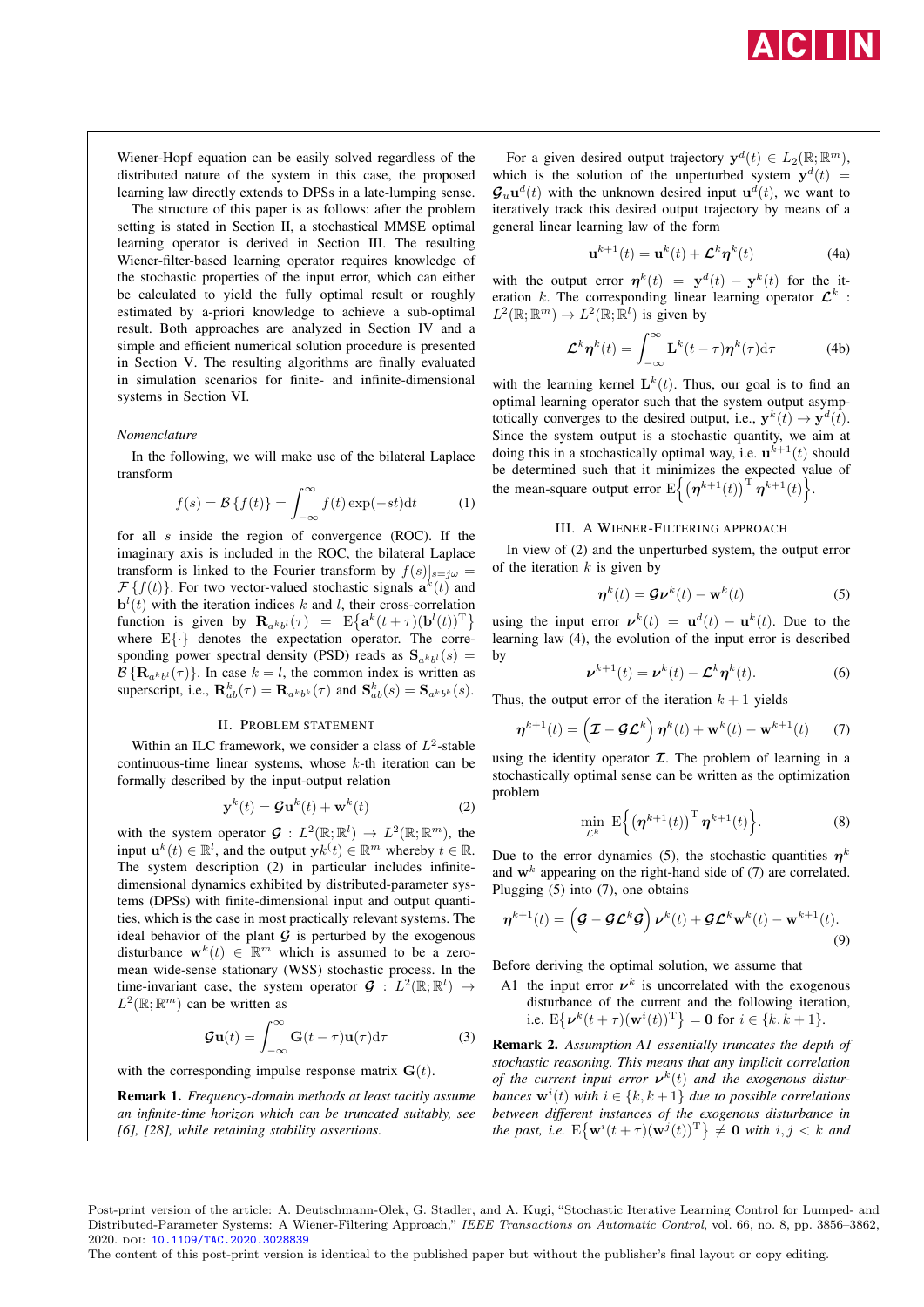

 $i \neq j$  are neglected. If one assumes that the disturbances are *uncorrelated as we will do later, Assumption A1 is equivalent*  $\int$ *to*  $E\{\nu^{0}(t+\tau)(\mathbf{w}^{i}(t))^{\mathrm{T}}\}$  = 0*, which is common in the literature on stochastic ILC, see, [4], [3].*

Since the system dynamics (2) is linear and assumed to be time-invariant for simplicity and the stochastic quantities  $w<sup>k</sup>$ are WSS, the optimization problem (8) can be treated in the Laplace domain (cf. [29]) by applying the bilateral Laplace transform, which yields

$$
\min_{\mathcal{L}^k} \mathbf{E} \Big\{ \big(\boldsymbol{\eta}^{k+1}(t)\big)^{\mathrm{T}} \boldsymbol{\eta}^{k+1}(t) \Big\} = \min_{\mathcal{L}^k} \mathrm{Tr} \, \big\{ \mathbf{R}_{\eta\eta}^{k+1}(0) \big\}
$$
\n
$$
= \min_{\mathbf{L}^k(s)} \frac{1}{j2\pi} \mathrm{Tr} \left\{ \int_{-j\infty}^{j\infty} \mathbf{S}_{\eta\eta}^{k+1}(s) \mathrm{d}s \right\},\tag{10}
$$

where  $\text{Tr} \{\cdot\}$  denotes the trace operator. For the following derivation, the Laplace variable s is omitted for brevity. Due to (9) and the assumptions A1, the PSD of the output error in iteration  $(k + 1)$  is given by

$$
S_{\eta\eta}^{k+1} = (\mathbf{G} - \mathbf{GL}^k \mathbf{G}) S_{\nu\nu}^k (\mathbf{G} - \mathbf{GL}^k \mathbf{G})^H + \mathbf{GL}^k S_{ww}^k (\mathbf{L}^k)^H \mathbf{G}^H + S_{ww}^{k+1} - \mathbf{GL}^k S_{w^k w^{k+1}} - S_{w^{k+1} w^k} (\mathbf{L}^k)^H \mathbf{G}^H
$$
(11)

with the Hermitian conjugate  $(\cdot)^H$ . Employing the calculus of variations, the optimization problem (10) can be solved analytically by considering the first-order optimality condition, i.e. for the optimal learning kernel  $L^k(s)$  the Gâteaux derivative has to vanish

$$
\delta \mathbf{E} \left\{ \left( \boldsymbol{\eta}^{k+1}(t) \right)^{\mathrm{T}} \boldsymbol{\eta}^{k+1}(t) \right\} = 0. \tag{12}
$$

Following the typical variational approach, we substitute  $\mathbf{L}^{k}(s) \rightarrow \mathbf{L}^{k}(s) + \epsilon \mathbf{\Gamma}(s)$  into (11), whereby  $\epsilon \mathbf{\Gamma}(s)$  is a small variation of the optimal learning operator  $\mathbf{L}^k(s)$ . The optimality criterion (12) finally yields

$$
\begin{aligned} 0 = \text{Tr}\,\bigg\{\int_{-j\infty}^{j\infty}\mathbf{G}\boldsymbol{\Gamma}\Big[-\mathbf{G}\mathbf{S}_{\nu\nu}^{k}\left(\mathbf{G}-\mathbf{G}\mathbf{L}^{k}\mathbf{G}\right)^{\text{H}} \\ +\mathbf{S}_{ww}^{k}(\mathbf{L}^{k})^{\text{H}}\mathbf{G}^{\text{H}}-\mathbf{S}_{w^{k}w^{k+1}}\Big]\mathrm{d}s \\ \int_{-j\infty}^{j\infty}\Big[-\left(\mathbf{G}-\mathbf{G}\mathbf{L}^{k}\mathbf{G}\right)\mathbf{S}_{\nu\nu}^{k}\mathbf{G}^{\text{H}}+ \\ +\mathbf{G}\mathbf{L}^{k}\mathbf{S}_{ww}^{k}-\mathbf{S}_{w^{k+1}w^{k}}\Big]\boldsymbol{\Gamma}^{\text{H}}\mathbf{G}^{\text{H}}\mathrm{d}s \bigg\}.\end{aligned}
$$

Since we allow a potentially non-causal solution,  $\Gamma(s)$  can vary freely. Using that  $\text{Tr} (\mathbf{M} + \mathbf{M}^{\text{H}}) = 2 \text{Tr} (\text{Re} {\{\mathbf{M}\}})$  for any square matrix M and invoking the fundamental lemma of calculus of variations, the optimal learning operator has to fulfill

$$
\mathbf{GL}^{k}\left[\mathbf{G}\mathbf{S}_{\nu\nu}^{k}\mathbf{G}^{\mathrm{H}}+\mathbf{S}_{ww}^{k}\right]=\mathbf{G}\mathbf{S}_{\nu\nu}^{k}\mathbf{G}^{\mathrm{H}}+\mathbf{S}_{w^{k+1}w^{k}}.\quad(13)
$$

If the system is square, i.e.,  $m = l$ , and if  $\mathbf{G}(s)$  is invertible, (13) can be solved for  $\mathbf{L}^k(s)$  explicitly which yields

$$
\mathbf{L}^{k} = \left(\mathbf{S}_{\nu\nu}^{k}\mathbf{G}^{\mathrm{H}} + \mathbf{G}^{-1}\mathbf{S}_{w^{k+1}w^{k}}\right) \left[\mathbf{G}\mathbf{S}_{\nu\nu}^{k}\mathbf{G}^{\mathrm{H}} + \mathbf{S}_{ww}^{k}\right]^{-1}.
$$
\n(14)

This type of learning operator takes preemptive actions according to known correlations of the external disturbances given by  ${\bf S}_{w^{k+1}w^k}$ . In practice, a detailed description of the correlation properties of the disturbance w is hardly known and the constraint that  $\mathbf{G}(s)$  is invertible drastically limits the scope of the approach. However, there is a more severe implication: The stability of a learning law can be analysed in the frequency domain using the well known (deterministic) stability criterion [30], [31]

$$
\sup_{\omega} \bar{\rho} \left\{ \mathbf{I} - \mathbf{G}(j\omega) \mathbf{L}(j\omega) \right\} < 1 \tag{15}
$$

where  $\bar{\rho}$  denotes the eigenvalue with the largest absolute value, i.e. the spectral radius. Plugging the general learning operator (14) into (15), one can easily see that its spectral radius is not necessarily less than one for arbitrary  $S_{w^{k+1}w^k}$ . The fact that the learning operator (14) does not *necessarily* fulfill the stability condition (15) does not imply that the output error PSD may not converge to some finite limit  $S_{\eta\eta}^{\infty}(s) =$  $\lim_{k\to\infty} \mathbf{S}_{\eta\eta}^k(s)$  in the nominal case. However, imperfect knowledge of the stochastic properties can destabilize the learning law (14) which is problematic for robustness reasons. Thus, we neglect correlations of the stochastic disturbances in the following by assuming that

A2 different instances of the disturbance are uncorrelated, i.e.  $E\{\mathbf{w}^i(t+\tau)(\mathbf{w}^j(t))^T\} = \mathbf{0}$  for  $i \neq j$ 

to obtain the iteration-varying learning operator

$$
\mathbf{L}^{k}(s) = \mathbf{S}^{k}_{\nu\nu}(s)\mathbf{G}^{\mathrm{H}}(s) \left[\mathbf{G}(s)\mathbf{S}^{k}_{\nu\nu}(s)\mathbf{G}^{\mathrm{H}}(s) + \mathbf{S}^{k}_{ww}(s)\right]^{-1}.
$$
\n(16)

The type of solution (16) for uncorrelated disturbances is in fact well known in the context of linear filtering problems [26]. By transforming the optimal filter  $\mathbf{L}^k(s)$  back into the time domain, one obtains the non-causal Wiener-Hopf equation

$$
\int_{-\infty}^{\infty} \mathbf{L}^{k}(\xi) \mathbf{R}_{\eta\eta}^{k}(\tau - \xi) d\xi = \mathbf{R}_{\nu\eta}^{k}(\tau)
$$
 (17)

with the auto-correlation function  $\mathbf{R}_{\eta\eta}^{k}(\tau)$  $\mathcal{B}^{-1}\{\mathbf{G}(s)\mathbf{S}_{\nu\nu}^k(s)\mathbf{G}^{\mathrm{H}}(s)+\mathbf{S}_{ww}^k(s)\}\$  of the output error and the cross-correlation function  $\mathbf{R}_{\nu\eta}^k(\tau) = \mathcal{B}^{-1}\{\mathbf{S}_{\nu\nu}^k(s)\mathbf{G}^{\mathrm{H}}(s)\}\$ between input error and output error. Thus, the proposed approach can be understood as the systematic dual to traditional norm-optimal ILC methods, as one is effectively using a non-causal Wiener-filter to *estimate* the input deviation that optimally *explains* the measured output error.

## IV. CHOOSING THE INPUT ERROR PSD  $\mathbf{S}_{\nu\nu}^k(s)$

A common problem of Wiener-filter-based approaches is that the optimal solution (16) requires knowledge of the input error PSD  $\mathbf{S}_{\nu\nu}^{k}(s)$ , which is typically handled using a-priori knowledge of the problem. In the case of ILC, however, the iterative structure of the learning problem can be exploited to obtain an estimate of the current PSD. In the following, we will present two approaches: first, by assuming a fixed input error PSD, a stochastically sub-optimal but iteration-invariant learning operator is obtained. Second, a forward prediction of the current input error PSD yields an optimal but iterationvarying learning operator.

For the following analysis, we assume that the stochastic properties of  $w^k$  are independent of the iteration index k, i.e.,  $\mathbf{S}_{ww}^k(s) = \mathbf{S}_{ww}(s)$  for all k.

Post-print version of the article: A. Deutschmann-Olek, G. Stadler, and A. Kugi, "Stochastic Iterative Learning Control for Lumped- and Distributed-Parameter Systems: A Wiener-Filtering Approach," IEEE Transactions on Automatic Control, vol. 66, no. 8, pp. 3856–3862, 2020. doi: [10.1109/TAC.2020.3028839](https://doi.org/10.1109/TAC.2020.3028839)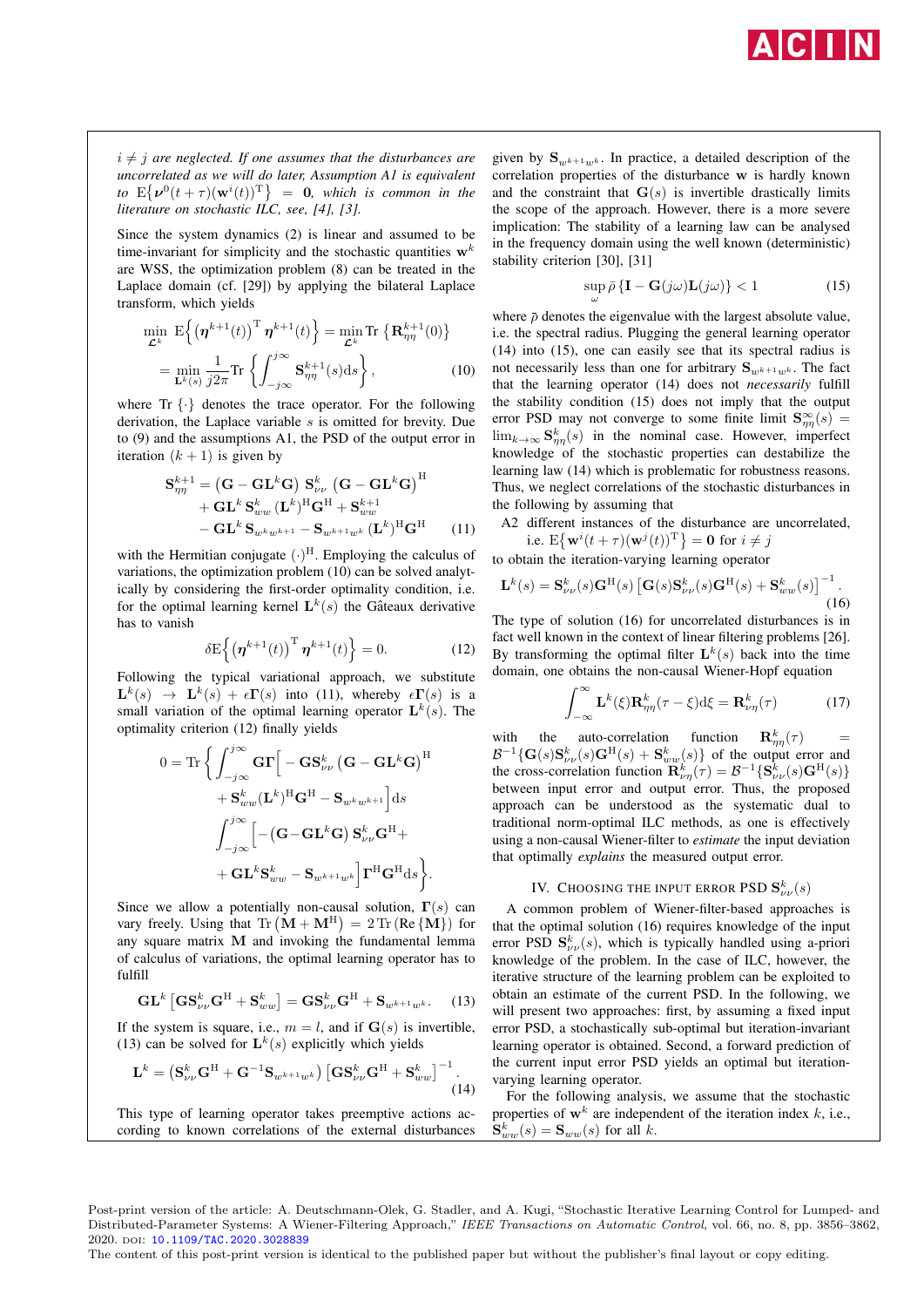

#### *A. A sub-optimal iteration-invariant learning law*

As highlighted above, the stochastically optimal learning operator (16) depends on the expected input error, i.e., the input error PSD  $S_{\nu\nu}^{k}(s)$ , which is generally unknown. Since iteration-varying learning laws usually increase the effort of implementation, one may prefer to accept the sub-optimal performance of an iteration-invariant learning law by using a fixed input error PSD  $S_{\nu\nu}^k(s) = S_{\nu\nu}(s)$  according to apriori knowledge. This yields the iteration-invariant learning operator

$$
\mathbf{L}(s) = \mathbf{S}_{\nu\nu}(s)\mathbf{G}^{\mathrm{H}}(s) \left[\mathbf{G}(s)\mathbf{S}_{\nu\nu}(s)\mathbf{G}^{\mathrm{H}}(s) + \mathbf{S}_{ww}(s)\right]^{-1}.
$$
\n(18)

The following theorem ensures under mild conditions that the resulting iteration is stable.

**Theorem 1.** If the given PSD of the disturbance  $S_{ww}(s)$  and *the chosen input error PSD*  $S_{\nu\nu}(s)$  *are positive definite and the system transfer matrix* G(s) *does not exhibit transmission zeros on the imaginary axis*  $s = j\omega$ , *i.e.* if  $G(j\omega)u \neq 0$ *for any*  $\mathbf{u} \neq \mathbf{0}$  *and all frequencies*  $\omega$ *, the learning operator* (18) *yields a stable learning iteration that converges to a positive definite asymptotic ouput error PSD* S<sup>∞</sup> ηη(s) *given by the solution of*

$$
\begin{aligned} \left(\mathbf{I} - \mathbf{G}(s)\mathbf{L}(s)\right) \mathbf{S}_{\eta\eta}^{\infty}(s) \left(\mathbf{I} - \mathbf{G}(s)\mathbf{L}(s)\right)^{\mathrm{H}} & - \mathbf{S}_{\eta\eta}^{\infty}(s) \\ & + \mathbf{G}\mathbf{L}(s)\mathbf{S}_{ww}(s) + \mathbf{S}_{ww}(s)\mathbf{L}^{\mathrm{H}}(s)\mathbf{G}^{\mathrm{H}}(s) = \mathbf{0}. \end{aligned} \tag{19}
$$

*Proof.* Omitting the Laplace variable s for simplicity, the definition of the sub-optimal learning operator (18) yields

$$
\begin{aligned} \mathbf{I}-\mathbf{G}\mathbf{L} &= \mathbf{I}-\mathbf{G}\mathbf{S}_{\nu\nu}\mathbf{G}^{\mathrm{H}}\left[\mathbf{G}\mathbf{S}_{\nu\nu}\mathbf{G}^{\mathrm{H}}+\mathbf{S}_{ww}\right]^{-1} \\ &= \mathbf{S}_{ww}\left[\mathbf{G}\mathbf{S}_{\nu\nu}\mathbf{G}^{\mathrm{H}}+\mathbf{S}_{ww}\right]^{-1}. \end{aligned}
$$

Since  $S_{ww}$  is positive definite by assumption, there exists a square root  $S_{ww}^{1/2}$  that is positive definite and therefore

$$
\mathbf{I}-\mathbf{GL}=\mathbf{S}_{ww}^{1/2}\left[\mathbf{\Psi}+\mathbf{I}\right]^{-1}\mathbf{S}_{ww}^{-1/2},
$$

with  $\Psi = S_{ww}^{-1/2}GS_{\nu\nu}G^{H}S_{ww}^{-1/2}$ . As G does not exhibit transmission zeros,  $\Psi$  is positive definite and it follows that

$$
\sup_{\omega} \bar{\rho} (\mathbf{I} - \mathbf{GL}) = \sup_{\omega} \bar{\rho} \left( (\mathbf{\Psi} + \mathbf{I})^{-1} \right)
$$

$$
= \sup_{\omega} \left( \underline{\rho} (\mathbf{\Psi} + \mathbf{I}) \right)^{-1} < 1
$$

where  $\rho$  denotes the smallest eigenvalue. Thus, the sub-optimal learning law satisfies the deterministic stability condition (15). Additionally, the iteration of the output error PSD (cf. (7))

$$
\mathbf{S}_{\eta\eta}^{k+1}=\left(\mathbf{I}-\mathbf{G}\mathbf{L}\right)\mathbf{S}_{\eta\eta}^{k}\left(\mathbf{I}-\mathbf{G}\mathbf{L}\right)^{\mathrm{H}}+\mathbf{G}\mathbf{L}\mathbf{S}_{ww}+\mathbf{S}_{ww}\mathbf{L}^{\mathrm{H}}\mathbf{G}^{\mathrm{H}}
$$

converges to a unique asymptotic output error PSD  $\mathbf{S}_{\eta\eta}^{\infty}$  given by the discrete Lyapunov-type equation (19).

Remark 3. *The limitation of transmission zeros is always violated at*  $\omega \rightarrow \infty$  *for strictly proper systems. This is a necessary consequence of the optimality principle of the Wiener-filter, since for systems with low-pass characteristics it should be avoided to learn high frequencies. This is hardly a problem in practice as one is typically interested in a* *limited frequency range as considered in [23]. Alternatively, the system operator can be modified such that it includes a small feedthrough term as suggested in [6].*

The learning operator (18) is structurally similar to feedforward norm-optimal ILC. Contrary to the presented approach, norm-optimal schemes are typically set up in a finite-horizon framework. Applying a limit argument as used in [32], [11] for comparison, one obtains a frequency-domain representation of feedforward norm-optimal learning laws as

$$
\mathbf{L}(s) = \left[\mathbf{R} + \mathbf{G}^{\mathrm{H}}(s)\mathbf{Q}\mathbf{G}(s)\right]^{-1} \mathbf{G}^{\mathrm{H}}(s)\mathbf{Q},\qquad(20)
$$

where  $Q$  is the weighting matrix of the output error and  $R$  is the weighting matrix of the input difference  $\mathbf{u}^{k+1}(t) - \mathbf{u}^k(t)$ (see, e.g., [9], [8]). For the special case  $S_{\nu\nu}(s) = \sigma_{\nu}I$  and  $S_{ww}(s) = \sigma_w I$ , one can easily show that (18) is equivalent to (20) for  $\mathbf{R} = \sigma_R \mathbf{I}$  and  $\mathbf{Q} = \sigma_Q \mathbf{I}$  with  $\sigma_\nu \sigma_R = \sigma_w \sigma_Q^{-1}$ . In other words: if all components of the stochastic perturbations are uncorrelated, white, and of equal noise power and if no information about the input signal is available, Wienerfilter-based learning laws and norm-optimal learning laws are equivalent. Both implement a kind of (Tikhonov-) regularized inversion of the system operator G. This idea is directly addressed in [6] by using a pseudo-inverse learning law that can be written as

$$
\mathbf{L}(s) = \left[\alpha \mathbf{I} + \mathbf{G}^{\mathrm{H}}(s)\mathbf{G}(s)\right]^{-1} \mathbf{G}^{\mathrm{H}}(s).
$$
 (21)

As one can see from (21) and (20), norm-optimal schemes introduce regularization by penalizing variations of the input and thus reduce the effective speed of learning - which is somewhat artificial. In contrast, the Wiener-filter-based learning operator (18) is regularizing according to the expected PSD of the perturbations  $S_{ww}(s)$ . This is exactly what one would expect: learning is avoided when the stochastic perturbations are strong compared to the expected signal components  $\mathbf{G}(s)\mathbf{S}_{\nu\nu}(s)\mathbf{G}^{\mathrm{H}}(s).$ 

From a practical point of view, the Wiener-filtering-based approach has two significant benefits: first, one is not bothered with tuning unphysical weighting matrices but rather guided by experimentally accessible quantities. Second, the spectral shaping due to the choice of  $S_{\nu\nu}(s)$  is often appreciated to easily restrict learning to certain frequency ranges or to systematically account for a varying fidelity of the process model  $\mathbf{G}(s)$  along the whole frequency range.

#### *B. An optimal iteration-varying learning law*

Due to the learning process, the measured output error  $\eta^{k}(t)$  is increasingly dominated by stochastic disturbances. Therefore, a stochastically optimal learning law will reduce its learning behaviour with increasing iterations (see [4]). Such a behaviour is intrinsic to the general solution (16) due to the decreasing input error PSD  $\mathbf{S}_{\nu\nu}^{k}(s)$ . Since

$$
\boldsymbol{\nu}^{k+1}(t) = \left(\mathcal{I} - \mathcal{L}^k \mathcal{G}\right) \boldsymbol{\nu}^k(t) - \mathcal{L}^k \mathbf{w}^k(t),\qquad(22)
$$

<sup>1</sup>Notice the interchanged dimensions of the matrices, i.e.  $\mathbf{R}, \mathbf{S}_{\nu\nu}(s) \in$  $\mathbb{R}^{l \times l}$  and  $\mathbf{Q}, \, \mathbf{\Phi}(s) \in \mathbb{R}^{m \times m}$ .

Post-print version of the article: A. Deutschmann-Olek, G. Stadler, and A. Kugi, "Stochastic Iterative Learning Control for Lumped- and Distributed-Parameter Systems: A Wiener-Filtering Approach," IEEE Transactions on Automatic Control, vol. 66, no. 8, pp. 3856–3862, 2020. doi: [10.1109/TAC.2020.3028839](https://doi.org/10.1109/TAC.2020.3028839)

 $\Box$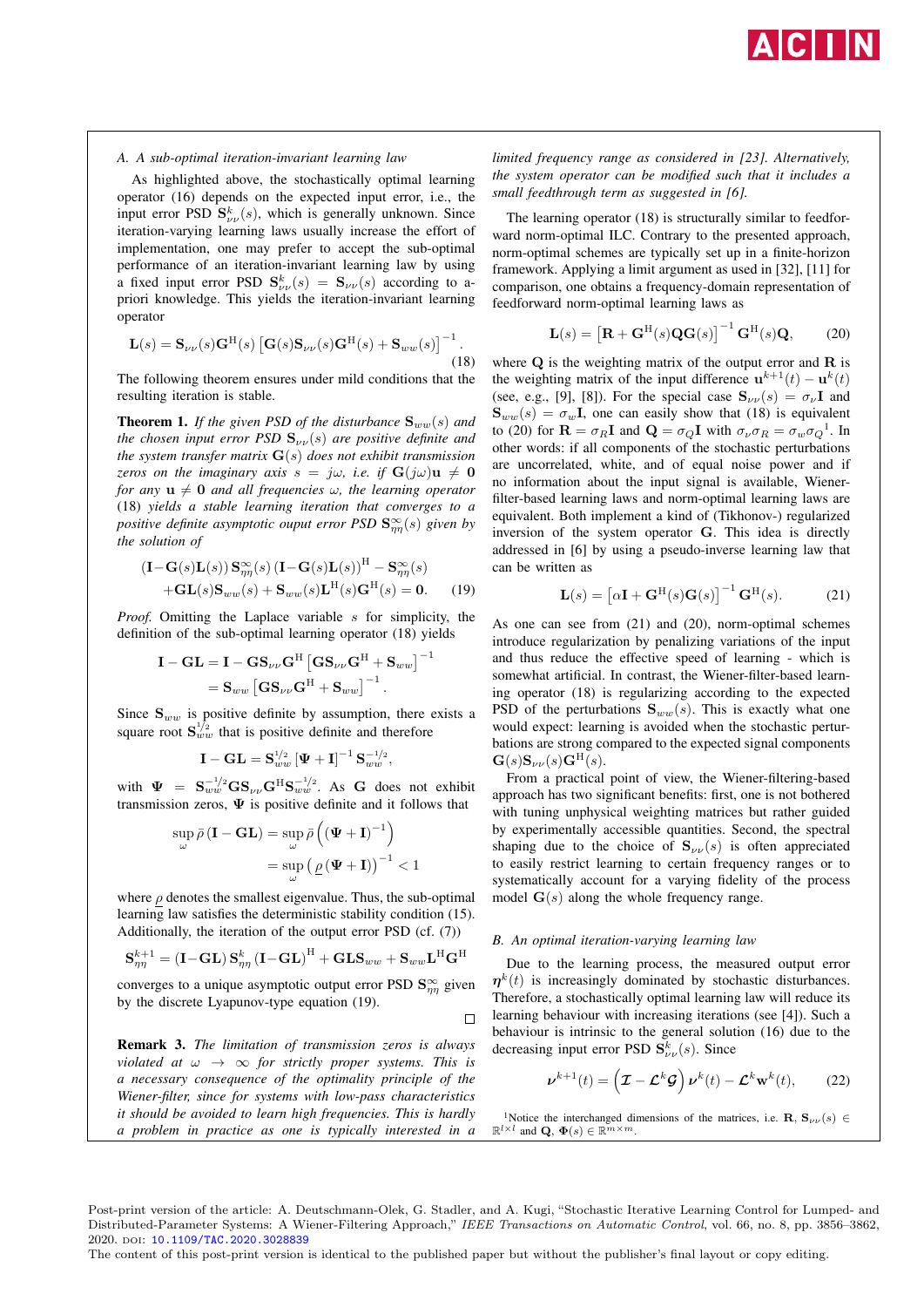

cf. (5) and (6), one can calculate the evolution of the expected input error PSD in the form

$$
\mathbf{S}_{\nu\nu}^{k+1}(s) = \left(\mathbf{I} - \mathbf{L}^k(s)\mathbf{G}(s)\right)\mathbf{S}_{\nu\nu}^k(s)\left(\mathbf{I} - \mathbf{L}^k(s)\mathbf{G}(s)\right)^{\mathrm{H}} + \mathbf{L}^k(s)\mathbf{S}_{ww}(s)(\mathbf{L}^k(s))^{\mathrm{H}}.
$$
\n(23)

Thus, only an initial PSD  $S^0_{\nu\nu}(s)$  is required and the following PSDs can be updated according to the equation above. Using the proposed learning operator (16) under the assumption of iteration-independent stochastic properties of  $w<sup>k</sup>$ , i.e.

$$
\mathbf{L}^{k}(s) = \mathbf{S}_{\nu\nu}^{k}(s)\mathbf{G}^{\mathrm{H}}(s) \left[\mathbf{G}(s)\mathbf{S}_{\nu\nu}^{k}(s)\mathbf{G}^{\mathrm{H}}(s) + \mathbf{S}_{ww}(s)\right]^{-1},
$$
\n(24a)

and plugging it into the forward iteration (23) results in

$$
\mathbf{S}_{\nu\nu}^{k+1}(s) = \left(\mathbf{I} - \mathbf{L}^k(s)\mathbf{G}(s)\right)\mathbf{S}_{\nu\nu}^k(s). \tag{24b}
$$

Due to the dependence of the learning operator on  $S_{\nu\nu}^k$ , (24b) is a nonlinear iteration. In the following theorem, we show that the learning operator (24a) with (24b) is stable and additionally that  $\mathbf{u}^{k}(t) \rightarrow \mathbf{u}^{d}(t)$  in a stochastical sense, i.e. that  $\lim_{k\to\infty} \mathbf{S}_{\nu\nu}^k = \mathbf{0}.$ 

**Theorem 2.** If  $\mathbf{S}_{ww}(s)$  and the initial input error PSD  $\mathbf{S}_{\nu\nu}^{0}(s)$ *are positive definite and the system's transfer matrix* G(s) *does not exhibit transmission zeros on the imaginary axis (see Theorem 1), the learning operator* (24a) *together with* (24b) *yields a stable learning law that ensures convergence to the optimal error PSDs*

$$
\mathbf{S}_{\nu\nu}^{\infty}(s) = \mathbf{0}, \quad \mathbf{S}_{\eta\eta}^{\infty}(s) = \mathbf{S}_{ww}(s). \tag{25}
$$

*Proof.* The resulting nonlinear iteration (24) is structurally very similar to [4] for a stochastic discrete-time D-type law and the following proof proceeds along its lines although the involved quantities have considerably different meaning. First, one can show by induction that  $S_{\nu\nu}^{k}(s)$  is positive definite and that

$$
\sup_{\omega} \bar{\rho} \left( \mathbf{I} - \mathbf{L}^k(s) \mathbf{G}(s) \right) < 1 \tag{26}
$$

for all  $k \in \mathbb{N}$ . Assume that  $\mathbf{S}_{\nu}^{k}(s)$  is positive definite. Due to the structure of (23),  $S_{\nu\nu}^{k+1}(s)$  is necessarily positive semi-definite. To analyze the eigenvalues of  $I - L^k(s)G(s)$ , we use the identity  $I {\bf L}^{k}(s){\bf G}(s) = \left[{\bf I}+{\bf S}^{k}_{\nu\nu}(s){\bf G}^{\rm H}(s)\left({\bf S}_{ww}(s)\right)^{-1}{\bf G}(s)\right]^{-1}$ . The matrix  $\mathbf{G}^{\mathrm{H}}(s)$   $(\mathbf{S}_{ww}(s))^{-1}$   $\mathbf{G}(s)$  is positive definite due to the assumptions made. Although the product of positive definite matrices is not necessarily positive definite again, it is still true that the eigenvalues of the product are greater than zero, i.e.  $\underline{\rho}\left(\mathbf{S}_{\nu\nu}^{k}(s)\mathbf{G}^{\mathrm{H}}(s)(\mathbf{S}_{ww}(s))^{-1}\mathbf{G}(s)\right) > 0.$  Thus  $\mathbf{I} - \mathbf{L}^{k}(s)\mathbf{G}(s)$ has full rank and (26) hold true by the same line of reasoning as in Theorem 1. Moreover, one can show that the eigenvectors of  $\mathbf{I} - \mathbf{L}^k(s)\mathbf{G}(s)$  remain invariant for all k when using the forward iteration of the input error PSD according to (24b), i.e., each eigenvector of **I** –  $\mathbf{L}^k(s)\mathbf{G}(s)$  is also an eigenvector of  $I - L^m(s)G(s)$  for  $m \neq k$ . The full-rank property of  $\mathbf{I} - \mathbf{L}^k(s) \mathbf{G}(s)$  implies that  $\mathbf{S}_{\nu\nu}^{k+1}(s)$  is indeed positive definite again which - since  $S_{\nu\nu}^{0}(s)$  is positive definite - finishes the induction.

While all eigenvalues of  $\mathbf{I} - \mathbf{L}^k(s) \mathbf{G}(s)$  are necessarily less than one, they approach one as  $\mathbf{L}^k(s)$  tends to zero for  $k \to \infty$ . Thus, the limit of  $S_{\nu\nu}^k(s)$  has to be analyzed more carefully. Since all eigenvalues are inside the unit circle and their corresponding eigenvectors remain unchanged, there exists a norm irrespective of k such that  $\left\| \mathbf{I} - \mathbf{L}^k(s) \mathbf{G}(s) \right\| < 1$ and we thus know that  $\|\mathbf{S}_{\nu}^{k+1}(s)\| < \|\mathbf{S}_{\nu}^{k}(s)\|$  for all k using the *same* norm.

Together with the lower bound  $\|\mathbf{S}_{\nu\nu}^{k}(s)\| > 0$  it is clear that there exists a limit  $\|\mathbf{S}_{\nu\nu}^{\infty}(s)\|$ , and the following shows that this limit equals zero by contradiction. Assuming that  $\mathbf{S}_{\nu\nu}^{\infty}(s) \neq 0$ implies that all eigenvalues of  $\mathbf{I} - \mathbf{L}^k(s) \mathbf{G}(s)$  are inside the unit circle in the limit. In this case

$$
\lim_{k \to \infty} \sup_{\omega} \frac{\|\mathbf{S}_{\nu\nu}^{k+1}(s)\|}{\|\mathbf{S}_{\nu\nu}^{k}(s)\|} < 1 \tag{27}
$$

and thus  $\|\mathbf{S}_{\nu\nu}^{\infty}(s)\| = 0$ , which contradicts the assumption. Thus, it follows that  $S_{\nu\nu}^k(s)$  converges indeed to zero for  $k \to$  $\infty$  and that the input error converges to zero in mean. As a consequence, the learning kernel  $\mathbf{L}^k(s)$  also converges to zero. In view of (11), the output error PSD then converges to the minimal asymptotic error given in (25).  $\Box$ 

#### V. NUMERICAL IMPLEMENTATION OF THE LEARNING LAW

Solutions of the non-causal Wiener-Hopf equation (17) can be obtained with standard methods for integral equations like straightforward discretization or using a finite number of basis functions. In the LTI case, however, both the learning operator and the plant have comparatively simple descriptions in the Laplace domain compared to the time domain. In the following, we want to use this fact to find numerical solutions of the learning kernel  $L(t)$ .

Based on the assumption that the system (2) is  $L_2$ -stable, there exists some  $\varepsilon > 0$  such that the region of convergence (ROC) of  $G(s)$  includes all s with  $\text{Re}\{s\} > -\varepsilon$  (cf. [33]). Conversely, for the adjoint system  $G^H(s)$  it holds that the stable ROC (cf. backward integration) includes all s with Re  $\{s\} < \varepsilon$ . Hence, the imaginary axis  $j\omega$  is included in the ROC associated with the learning operator  $L(s)$ . As a result, the learning kernel  $L(t)$  can be obtained by the inverse Fourier transform

$$
\mathbf{L}(t) = \mathcal{F}^{-1} \left\{ \mathbf{L}(j\omega) \right\},\tag{28}
$$

which is equivalent to forward integration of the stable part and backward integration of the unstable part (see [34]).

The continuous Fourier transform is often approximately computed using the discrete Fourier transform (DFT) on a discrete grid. Since a discretization of t or  $\omega$  determines a discretization of the other quantity, a spectrally broad operator  $\mathbf{L}(i\omega)$  usually requires a high number of sampling points although  $L(t)$  is (almost) zero at most sampling points.

A simple solution to this problem building on a so-called "fractional Fourier transform" is given in [35]. Assuming that  $\mathbf{L}(j\omega)$  is zero outside the finite interval  $[-\omega s/2, \omega s/2]$ , the relation (28) can be approximately solved for  $t \in [-ts/2, ts/2]$ on the discrete grid  $t_n = (n - N/2)\beta$  and  $\omega_m = (m - N/2)\gamma$ with  $0 \leq m, n < N$  by

$$
\mathbf{L}(t_n) = \frac{1}{2\pi} \int_{-\omega \varsigma/n}^{\omega s/2} \mathbf{L}(j\omega) e^{j\omega t_n} d\omega
$$
 (29)

Post-print version of the article: A. Deutschmann-Olek, G. Stadler, and A. Kugi, "Stochastic Iterative Learning Control for Lumped- and Distributed-Parameter Systems: A Wiener-Filtering Approach," IEEE Transactions on Automatic Control, vol. 66, no. 8, pp. 3856–3862, 2020. doi: [10.1109/TAC.2020.3028839](https://doi.org/10.1109/TAC.2020.3028839)

The content of this post-print version is identical to the published paper but without the publisher's final layout or copy editing.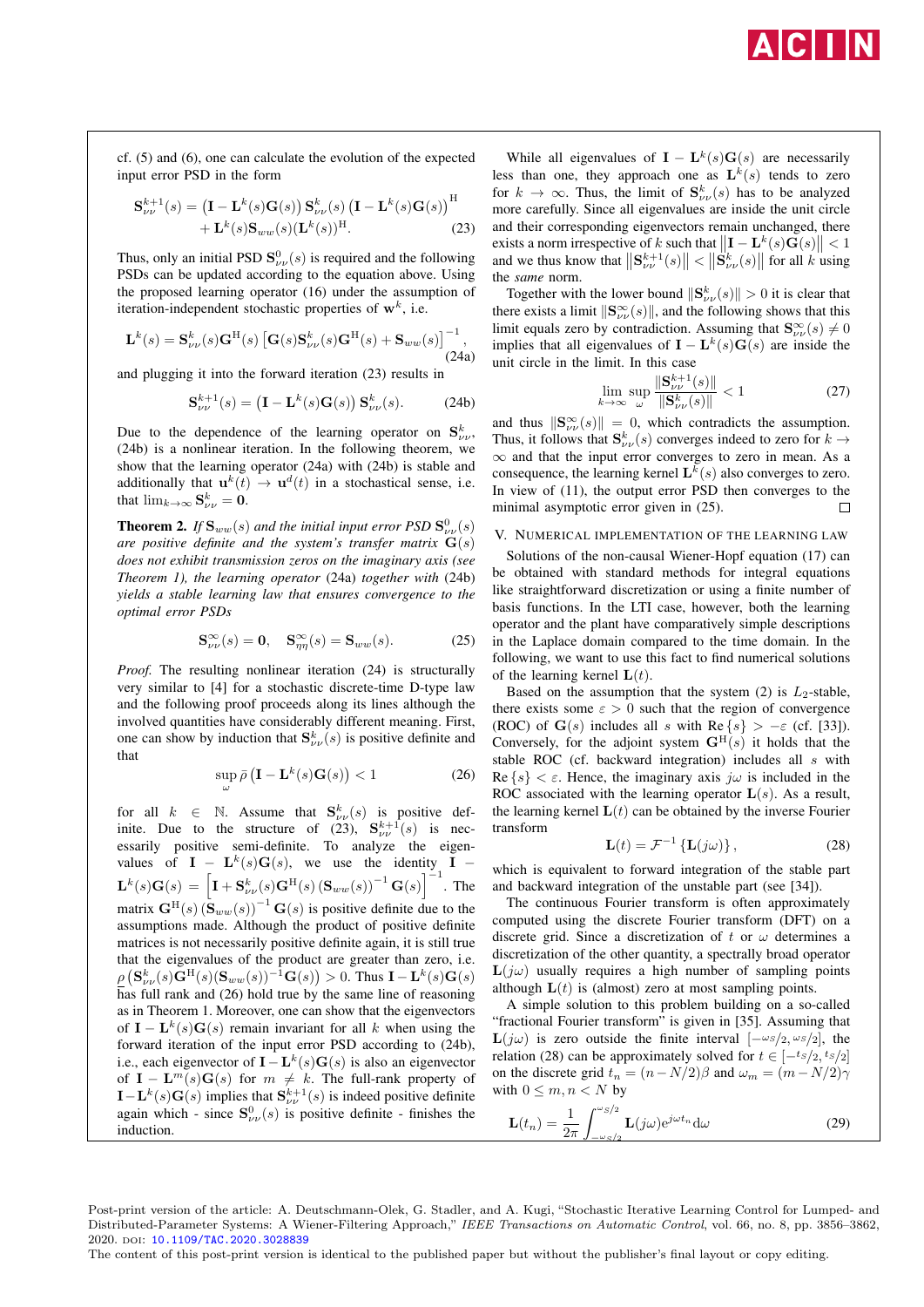

$$
\approx \frac{\gamma}{2\pi} e^{-j\pi(n-N/2)N\delta} \sum_{m=0}^{N-1} \mathbf{L}(j\omega_m) e^{-j2\pi\delta m(n-N/2)}
$$

$$
= \frac{\gamma}{2\pi} e^{-j\pi(n-N/2)N\delta} G_n \left\{ \mathbf{L}(j\omega_m) e^{-j\pi mN\delta}, -\delta \right\}
$$

where  $\beta = t_S/N$ ,  $\gamma = \omega_S/N$  and  $\delta = \beta \gamma/(2\pi)$ . The operator  $G_n$  denotes the *n*-th element of the "fractional Fourier transform" evaluated by means of the DFT as given in [35, eq. (14)-(18)]<sup>2</sup>. Using fast Fourier transform (FFT) algorithms, this procedure can be computed very efficiently.

This approach is particularly interesting for distributedparameter systems, where inversion- or model-based ILC schemes have been discarded in many contributions (e.g., [22], [19]) due to their potential complexity. Using (29), one can compute the desired learning kernel  $L(t)$  with arbitrary precision regardless of the distributed nature. This is due to the chosen input-output description of the system (2) and (3) that is independent of the dimension of the state-space, whether it is finite- or infinite-dimensional. Thus, one avoids the computational tasks that typically arise in established statespace approaches [36], [10] such as the solution of (operator) Riccati equations and state-prediction equations that become quite delicate and computationally very expensive for infinitedimensional systems. A variety of frequency-domain-based ILC approaches requires the implementation of non-causal learning operators (as (16) is). To implement such laws, the causal and anti-causal part of the learning operator are usually separated using spectral factorization techniques. Both parts are then solved by forward- and backward integration of the corresponding state-space representation due to non-causal stable inversion methods [37], [12], [6], which is quite demanding for DPSs (cf. [38]). Combining the spectral equivalence to stable inversion [34] with the numerical solution (29), one is effectively avoiding the spectral factorization by directly computing the learning kernel  $L(t)$  of the learning operator (4b) rather than finding a representation of the learning operator in form of two systems of (partial) differential equations.

#### VI. SIMULATION EXAMPLES

#### *A. A sub-optimal ILC for the damped wave equation*

First, we want to illustrate the proposed sub-optimal method on a boundary-controlled DPS defined on a one-dimensional spatial domain  $z \in [0, 1]$  given by the hyperbolic PDE

$$
\frac{\partial^2 x}{\partial t^2}(z,t) + \gamma \frac{\partial x}{\partial t}(z,t) = \frac{\partial^2}{\partial z^2}x(z,t),
$$
 (30)

with the initial conditions  $x(z, 0) = \frac{\partial x}{\partial t}(z, 0) = 0$ , the boundary conditions  $x(0,t) = u(t), \frac{\partial x}{\partial z}(\tilde{1}, t) = 0$ , and the measured output  $y(t) = x(1, t) + n(t)$  corrupted by bandlimited measurement noise

$$
S_{nn}(s) = \begin{cases} \sigma_n^2 \frac{\pi}{\omega_n} & |\text{Im}\{s\}| \le \omega_n \\ 0 & \text{else,} \end{cases}
$$
 (31)

with noise power  $\sigma_n^2 = 1 \times 10^{-3}$  and bandwidth  $\omega_n =$  $2.15 \times 10^3$ . Applying the bilateral Laplace transform to (30)

<sup>2</sup>The term "fractional Fourier transform" in [35] is denoting a special case of the Z-transform and has fallen out of use since.



Fig. 1. The (non-causal) learning kernel  $L(t)$  for the damped wave equation (32) calculated using (29) with  $\overline{N} = 512$ ,  $\overline{t_S} = 8$ , and  $\omega_S = 100$ .

and solving the resulting spatial ODE using the boundary conditions above yields the well-known transfer function

$$
G(s) = \cosh\left(\sqrt{s(s+\gamma)}\right)^{-1},\tag{32}
$$

i.e. the input-output behaviour is governed by an infinite number of poles. Following the sub-optimal approach presented in Section IV-A, we have to choose the input error PSD  $S_{\nu\nu}(s)$  according to a priori knowledge. Assuming that the input corrections are mainly below some frequency  $\omega_{co}$ , one can shape the learning behavior spectrally by using  $S_{\nu\nu}(s) = |1 + s/\omega_{co}|^{-6}$ . Thus, a numerical solution of the learning kernel  $L(t)$  considering the full infinite-dimensional dynamics of (30), i.e., using a late-lumping approach, is given by (29) with (18) and (32) as shown in Fig. 1 for  $\gamma = 0.1$ and  $\omega_{co} = 10$ . Using the calculated learning kernel with (4b) to track a desired output trajectory  $y^d(t) = \exp(-t^2) \sin(7t)$ starting from  $u^0(t) = 0$ , the output error converges close to the lower bound given by the measurement noise after the first iteration as shown in Fig. 2. Following a conventional early-lumping approach, one could approximate the infinitedimensional dynamics of (30) by some finite-dimensional dynamics of order  $N_{FD}$  that can be treated with standard norm-optimal or stable-inversion-based learning laws. Using a pseudo-inverse-based learning law according to (21) with  $N_{FD}$  = 30 and  $\alpha = \sigma_n^2 \pi / \omega_n$ , the learning iteration diverges quickly due to model errors at higher frequencies. The standard approach to increase the robustness to model errors utilizes additional Q-filters (see, e.g., [8]) which yields stable learning iterations at the cost of significantly increased stationary errors as shown in Fig. 2 for a forth-order zero-phase low-pass filter with cutoff frequency  $\omega_Q = 50$ . Applying the Wiener-filtering-based ILC approach using the approximated finite-dimensional dynamics for comparison nicely illustrates its spectrally selective learning property. However, the presence of significant model errors due to the early-lumping approach requires quite drastic choices of  $S_{\nu\nu}(s)$  to achieve stable iterations without Q-filtering.

Remark 4. *Using such a regularized inversion methods might be an interesting option also for feedforward applications in case of linear distributed-parameter systems, since flatnessbased techniques are significantly more involved using socalled Weierstraß canonical products, may ultimately require resummation techniques dealing with diverging series, and*

Post-print version of the article: A. Deutschmann-Olek, G. Stadler, and A. Kugi, "Stochastic Iterative Learning Control for Lumped- and Distributed-Parameter Systems: A Wiener-Filtering Approach," IEEE Transactions on Automatic Control, vol. 66, no. 8, pp. 3856–3862, 2020. doi: [10.1109/TAC.2020.3028839](https://doi.org/10.1109/TAC.2020.3028839)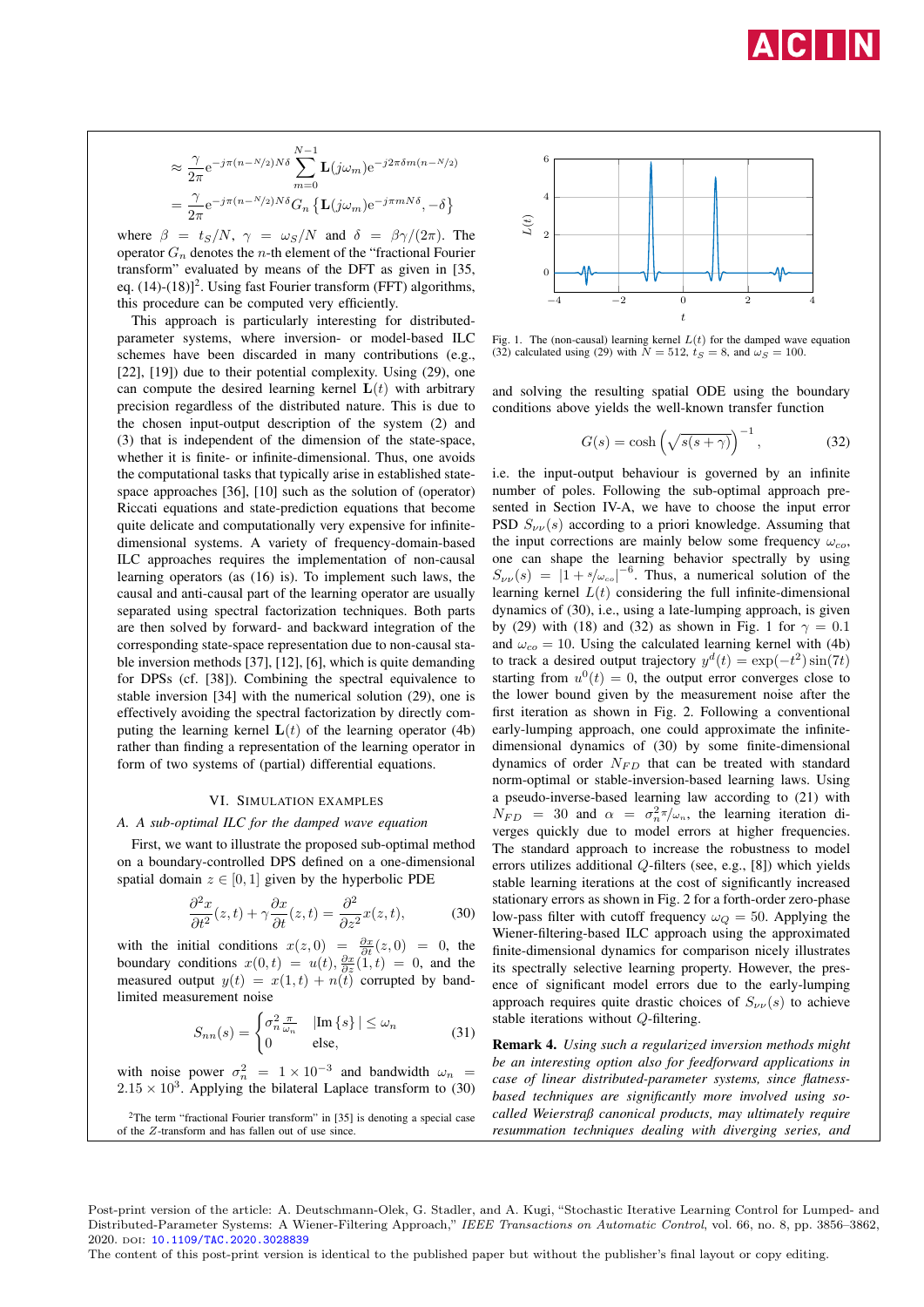



Fig. 2. Comparison of the convergence behavior of Wiener-filtering (WF) and pseude-inverse (PInv) learning laws based on finite ( $N_{FD} = 30$ ) and infinitedimensional description during the design process. The cut-off frequencies of the chosen input error PSD  $\omega_{co}$  or the additional Q-filter  $\omega_Q$  is given for reference.

*have known limitations for systems with clustering poles such as Euler-Bernoulli beams with Kelvin-Voight damping [14].*

#### *B. Comparing the sub-optimal with the optimal ILC scheme*

To illustrate the differences between the sub-optimal (18) and optimal learning (24) approaches, we consider a finite-dimensional MIMO system of the form (2) with zeros in the right half-plane and disturbances  $S_{ww}$  $\mathbf{G}_{v}(s)\mathbf{S}_{vv}(s)\mathbf{G}_{v}^{\mathrm{H}}(s)+\mathbf{S}_{nn}$  using

$$
\mathbf{G}(s) = \begin{bmatrix} \frac{s}{s^2 + s + 1} & \frac{1}{s^2 + s + 1} \\ \frac{s + 10}{s^2 + 2s + 4} & \frac{1}{s + 1} \end{bmatrix}, \, \mathbf{G}_v(s) = \begin{bmatrix} \frac{s}{s^2 + s + 1} \\ \frac{3s^2 + 15/2s + 6}{s^3 + 3s^2 + 6s + 4} \end{bmatrix}.
$$

The measurement noise  $n$  is again assumed to be band-limited white noise according to (31) with  $\sigma_n^2 = 1/100$  and  $\omega_n = 321.7$ is chosen to be at the Nyquist frequency of the simulation. Similarly, the process disturbance  $v$  is given by

$$
\mathbf{S}_{vv}(s) = \begin{cases} \frac{1}{10} & |\text{Im}\{s\}| \in [\pi, 2\pi] \\ 0 & \text{else.} \end{cases}
$$

To specify the learning operators, we have to choose the initial input error PSD  $S^0_{\nu\nu}(s)$  for the optimal case (24) and the fixed input error PSD  $S_{\nu\nu}(s)$  for the sub-optimal case (18), respectively. Because these PSDs are usually unknown, they are effectively tuning parameters that have to be chosen as part of the design process. Since we expect the input to consist of predominantly lower frequencies, we choose both to be

$$
\mathbf{S}_{\nu\nu}^{0}(s) = \mathbf{S}_{\nu\nu}(s) = \frac{0.01}{|1+s|^2} \mathbf{I}.
$$

Finally, the two Wiener-filter-based approaches are compared to existing norm-optimal approaches. By choosing  $\mathbf{R} = \gamma \mathbf{I}$ and  $\mathbf{Q} = \beta \mathbf{I}$ , one can see from the analysis in Section IV-A that the resulting norm-optimal learning law is equivalent to the pseudo-inverse solution [6] given by the frequency-domain representation (21) with a single remaining tuning parameter  $\alpha = \gamma/\beta$ .

In Fig. 3, the evolution of the  $L^2$ -norms of the input and output errors are shown for all three learning operators. As expected, the optimal learning operator (24) settles around the expected steady-state level given by the optimal asymptotic



Fig. 3. Evolution of the input and output error's  $L^2$ -norms for three different learning operators: pseudo-inverse (blue), sub-optimal (red) and optimal (green). For clarity, the evolution of the output error is only depicted for the case  $\alpha = \frac{1}{10}$ .

output error PSD  $S_{\eta\eta}^{\infty}$  in (25) indicated by the dashed line in Fig. 3. Since the asymptotic error PSD of the sub-optimal ILC (19) is quite close to the optimal value, both Wienerfilter-based learning operators perform roughly equal while the pseudo-inverse operator (using  $\alpha = \frac{1}{10}$ ) is not able to achieve a similarly low output error on average.

The reason for this can be seen in the bottom plot of Fig. 3: lacking stochastic information, the pseudo-inverse operator is hardly able to separate stochastic perturbations from signal information and thus settles at a significantly higher steadystate level of the input error compared to the Wiener-filterbased operators that avoid learning stochastic perturbations (cf. Fig. 4). Lowering the regularization parameter (i.e. increasing Q w.r.t. R) to  $\alpha = \frac{1}{100}$  deteriorates the performance, while increasing it to  $\alpha = 2$  reduces the asymptotic input error at the cost of slower convergence. Comparing the sub-optimal learning operator with the optimal learning operator shows that the input error of the sub-optimal approach reaches a steadystate level, while the optimal learning operator asymptotically approaches zero as predicted by the theory. However, the convergence rate is usually quite slow. Depending on the exact application scenario, one may choose to avoid the extra computational effort of implementing an iteration-varying learning law as its impact on the output error is quite limited, at least in this example.

#### VII. CONCLUSIONS AND OUTLOOK

In this paper, a general linear learning law for continoustime linear systems was developed that is stochastically optimal in a MMSE sense. The proposed learning operator is a generalization of existing MMSE-optimal approaches and represents a systematic dual to existing feedforward normoptimal approaches by using a kind of Wiener-filter to optimally estimate the input correction of each iteration based on

Post-print version of the article: A. Deutschmann-Olek, G. Stadler, and A. Kugi, "Stochastic Iterative Learning Control for Lumped- and Distributed-Parameter Systems: A Wiener-Filtering Approach," IEEE Transactions on Automatic Control, vol. 66, no. 8, pp. 3856–3862, 2020. doi: [10.1109/TAC.2020.3028839](https://doi.org/10.1109/TAC.2020.3028839)

The content of this post-print version is identical to the published paper but without the publisher's final layout or copy editing.